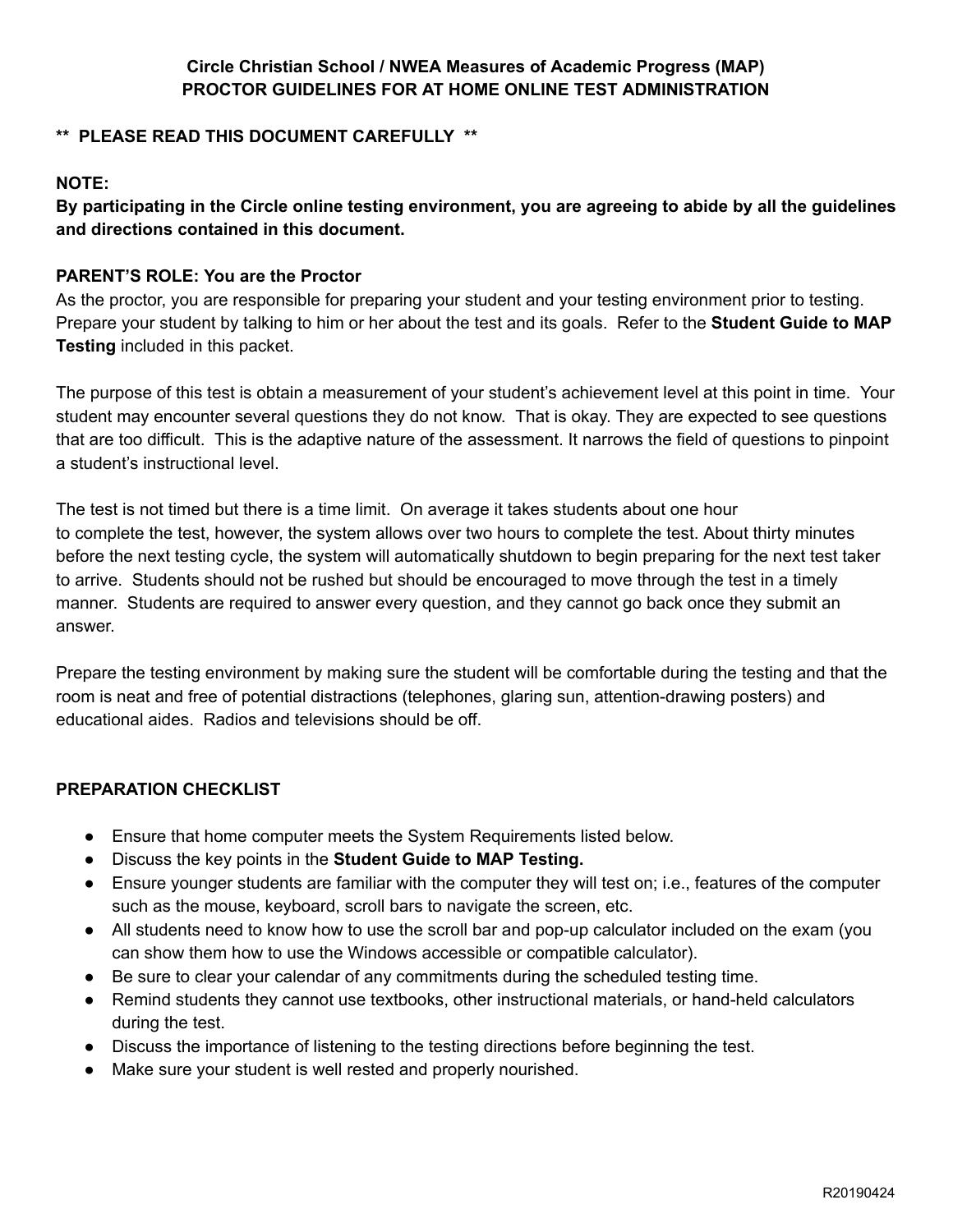### **Computer System Requirements**

## **For Apple Macintosh Users**

Operating System: Mac OS® X v10.11 to 10.14 Recommended Browsers: Safari 9 minimum – 12 max, Firefox 56 or higher, Chrome 65 or higher

#### **For Windows Users**

Operating System: Windows 7, 8, 8.1, or 10 Recommended Browsers: Firefox 56 or higher, Chrome 65 or higher

### **For iPad Users**

Operating System: iOS 10 to 12 Recommended Browsers: Safari 9 minimum – 12 max

#### **For Chromebook Users**

Operating System: Google Chrome OS 65 or higher Recommended Browsers: Chrome 65 or higher

#### **Hardware Specifications**

Computer hardware must meet the minimum requirements specified by the manufacturers of the operating system and browser in use. Hardware that exceeds the minimum is recommended for an optimal experience. For computer display, follow these specifications:

Screen Resolution Minimum: 1024 x 768 for students Scaling or Zoom: 100% Color Depth: 32-bit recommended (minimum 16-bit)

## **TEST ADMINISTRATION**

Be sure to administer the test using the appropriate student test directions (**Student Directions for Mathematics Tests and Student Directions for Reading and Language Usage Tests)**. We have provided these in written form for you to read to your student before they take the test.

You may NOT read any test questions to your student, most notably in the Reading and Language Usage sections of the test.

DO NOT HELP YOUR STUDENT. Assisting your student will distort scores and provide incorrect information regarding the student's skill and progress. You may read or reread directions, clarify directions, or simplify language in directions.

You may NOT define unknown words or math symbols for your student. You may pronounce a word in the Math sections only, as long as you do not give a definition.